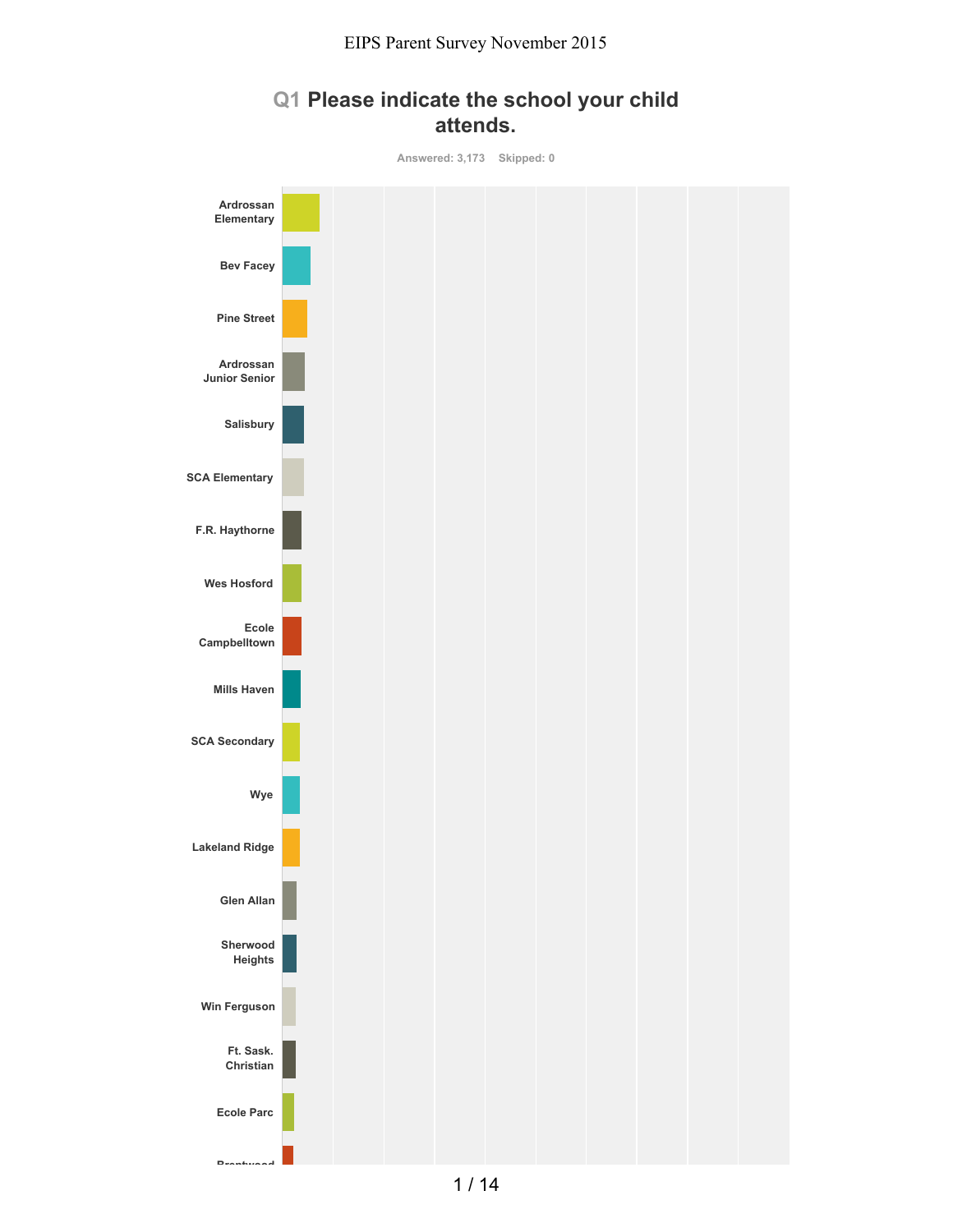

0% 10% 20% 30% 40% 50% 60% 70% 80% 90% 100%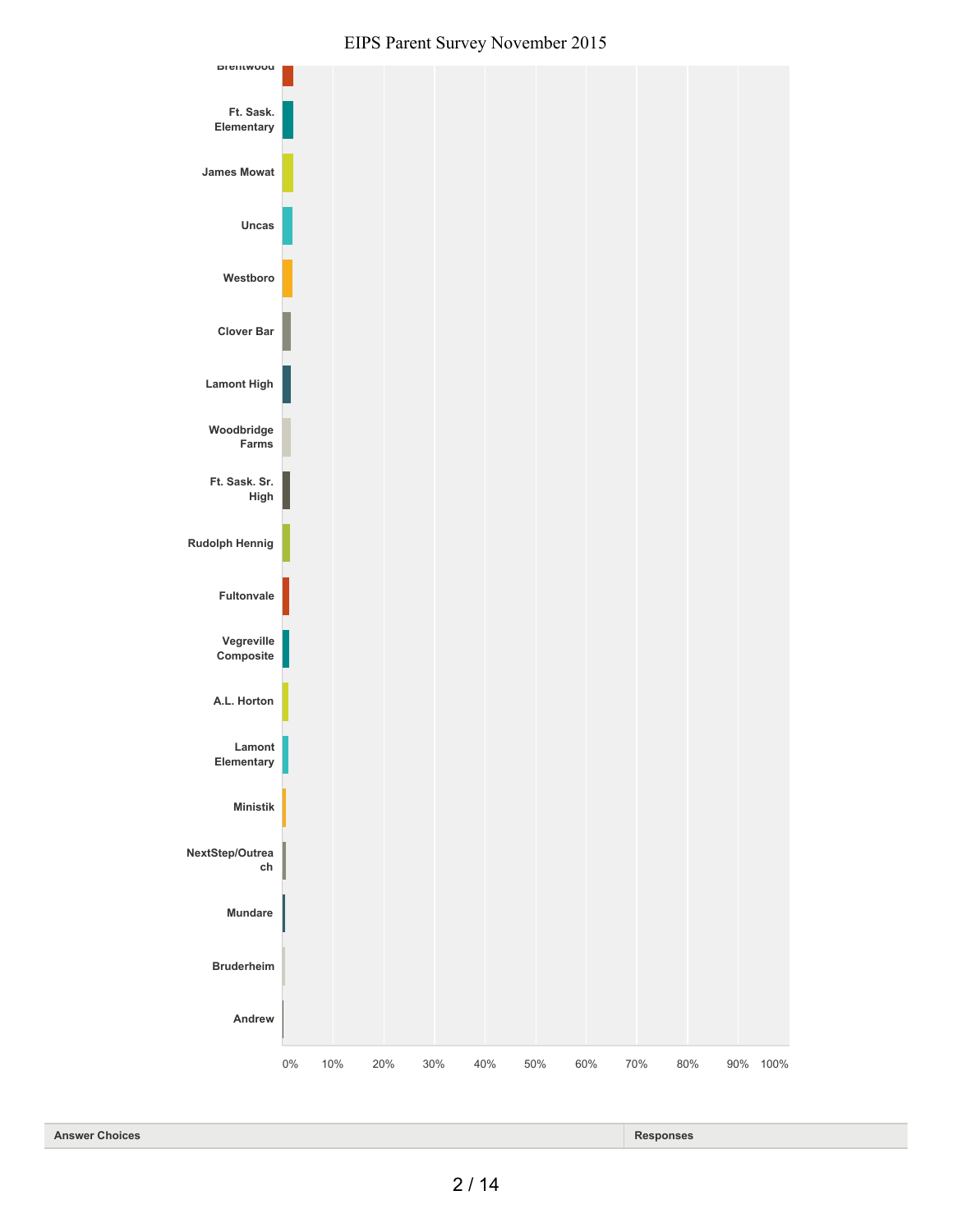| Ardrossan Elementary    | 7.44% | 236 |
|-------------------------|-------|-----|
| Bev Facey               | 5.70% | 181 |
| Pine Street             | 4.92% | 156 |
| Ardrossan Junior Senior | 4.63% | 147 |
| Salisbury               | 4.29% | 136 |
| <b>SCA Elementary</b>   | 4.29% | 136 |
| F.R. Haythorne          | 4.03% | 128 |
| Wes Hosford             | 3.97% | 126 |
| Ecole Campbelltown      | 3.91% | 124 |
| Mills Haven             | 3.66% | 116 |
| SCA Secondary           | 3.59% | 114 |
| Wye                     | 3.59% | 114 |
| Lakeland Ridge          | 3.56% | 113 |
| Glen Allan              | 2.99% | 95  |
| Sherwood Heights        | 2.99% | 95  |
| Win Ferguson            | 2.71% | 86  |
| Ft. Sask. Christian     | 2.65% | 84  |
| Ecole Parc              | 2.46% | 78  |
| Brentwood               | 2.24% | 71  |
| Ft. Sask. Elementary    | 2.24% | 71  |
| James Mowat             | 2.21% | 70  |
| Uncas                   | 2.05% | 65  |
| Westboro                | 2.05% | 65  |
| Clover Bar              | 1.95% | 62  |
| Lamont High             | 1.89% | 60  |
| Woodbridge Farms        | 1.86% | 59  |
| Ft. Sask. Sr. High      | 1.70% | 54  |
| Rudolph Hennig          | 1.58% | 50  |
| Fultonvale              | 1.51% | 48  |
| Vegreville Composite    | 1.45% | 46  |
| A.L. Horton             | 1.26% | 40  |
| Lamont Elementary       | 1.23% | 39  |
| Ministik                | 0.88% | 28  |
| NextStep/Outreach       | 0.76% | 24  |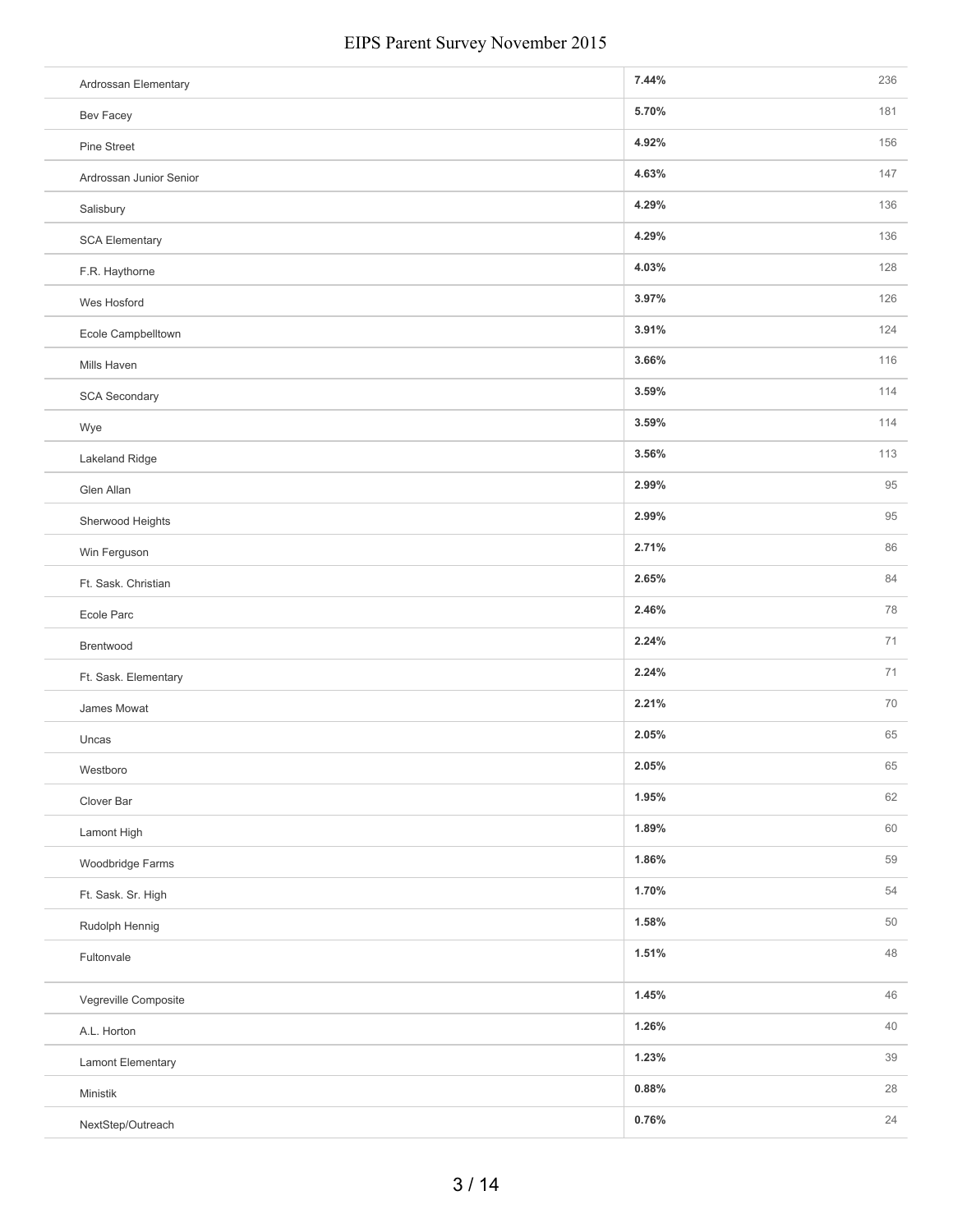| Mundare    | $0.69\%$ | 22    |
|------------|----------|-------|
| Bruderheim | $0.60\%$ | 19    |
| Andrew     | 0.47%    | 15    |
| Total      |          | 3,173 |

# **Q2 Please indicate your child's grade.**

**Answered: 3,173 Skipped: 0**



| <b>Answer Choices</b>           | <b>Responses</b> |  |
|---------------------------------|------------------|--|
| Play and Learn at School (PALS) | 0.38%            |  |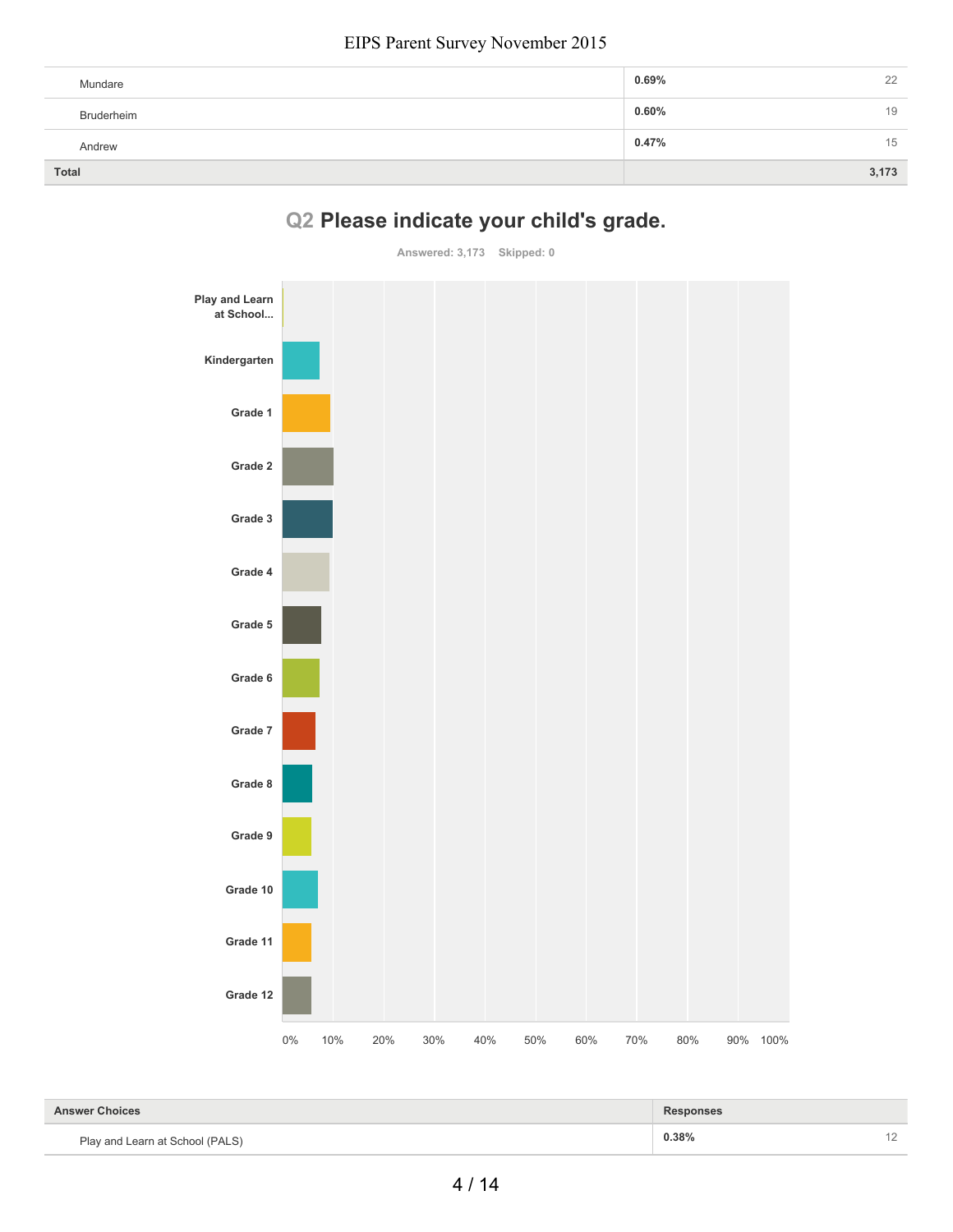| Kindergarten | 7.47%  | 237   |
|--------------|--------|-------|
| Grade 1      | 9.71%  | 308   |
| Grade 2      | 10.24% | 325   |
| Grade 3      | 10.12% | 321   |
| Grade 4      | 9.42%  | 299   |
| Grade 5      | 7.69%  | 244   |
| Grade 6      | 7.44%  | 236   |
| Grade 7      | 6.65%  | 211   |
| Grade 8      | 6.08%  | 193   |
| Grade 9      | 5.89%  | 187   |
| Grade 10     | 7.06%  | 224   |
| Grade 11     | 5.92%  | 188   |
| Grade 12     | 5.92%  | 188   |
| Total        |        | 3,173 |

### **Q3 How satisfied are you with the quality of education that your child is receiving at his/her school?**

**Answered: 3,153 Skipped: 20**



| <b>Answer Choices</b> | Responses       |
|-----------------------|-----------------|
| Very Satisfied        | 1,258<br>39.90% |
| Satisfied             | 1,630<br>51.70% |
| <b>Dissatisfied</b>   | 175<br>5.55%    |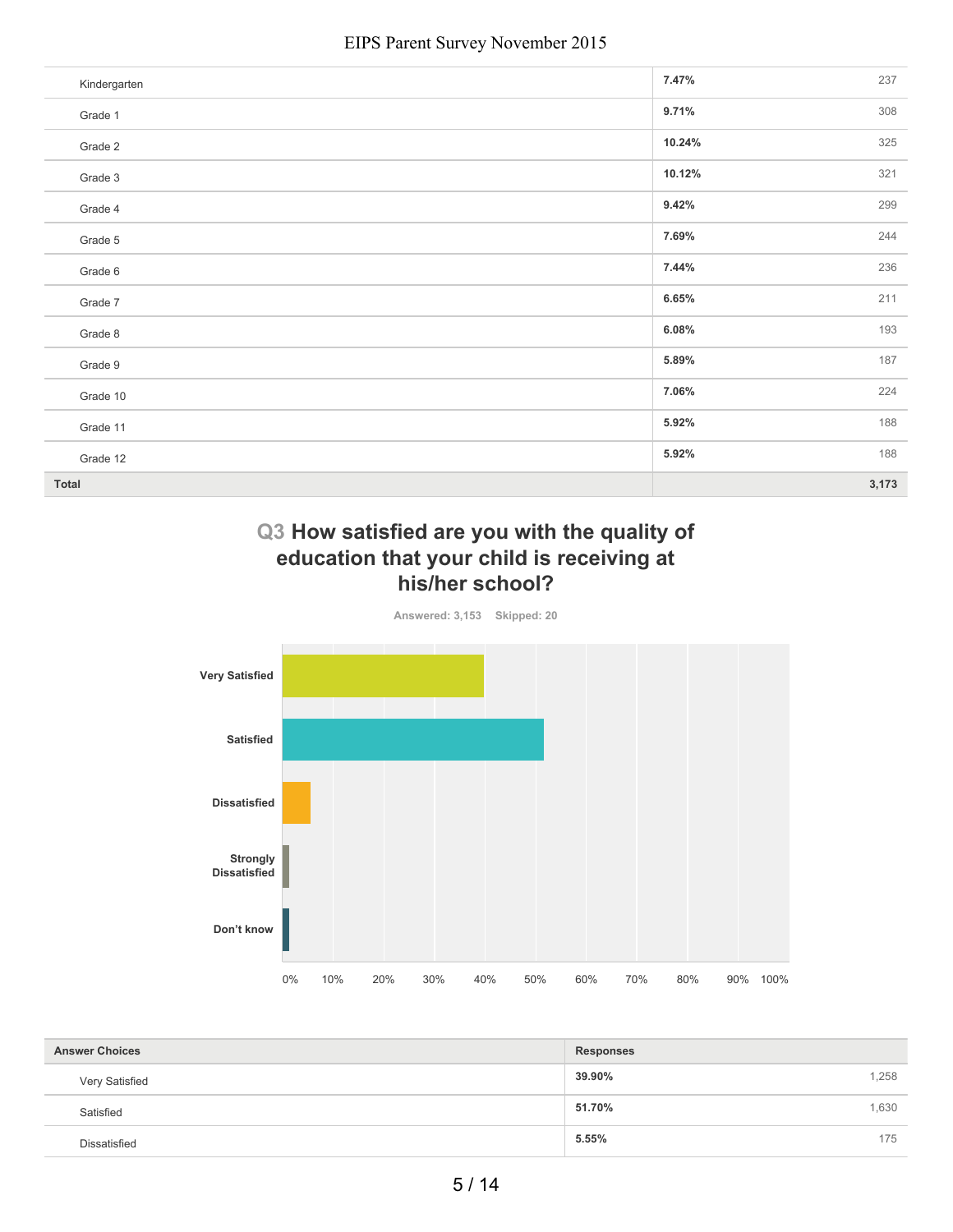| <b>Strongly Dissatisfied</b> | 1.49%<br>47 |
|------------------------------|-------------|
| Don't know                   | 1.36%<br>43 |
| <b>Total</b>                 | 3,153       |

## **Q4 How satisfied are you with the quality of teaching at your child's school?**

**Answered: 3,166 Skipped: 7**



| <b>Answer Choices</b>        | <b>Responses</b> |
|------------------------------|------------------|
| Very Satisfied               | 42.14%<br>1,334  |
| Satisfied                    | 47.69%<br>1,510  |
| Dissatisfied                 | 216<br>6.82%     |
| <b>Strongly Dissatisfied</b> | 46<br>1.45%      |
| Don't know                   | 60<br>1.90%      |
| Total                        | 3,166            |

## **Q5 How satisfied are you with the leadership in your child's school?**

**Answered: 3,161 Skipped: 12**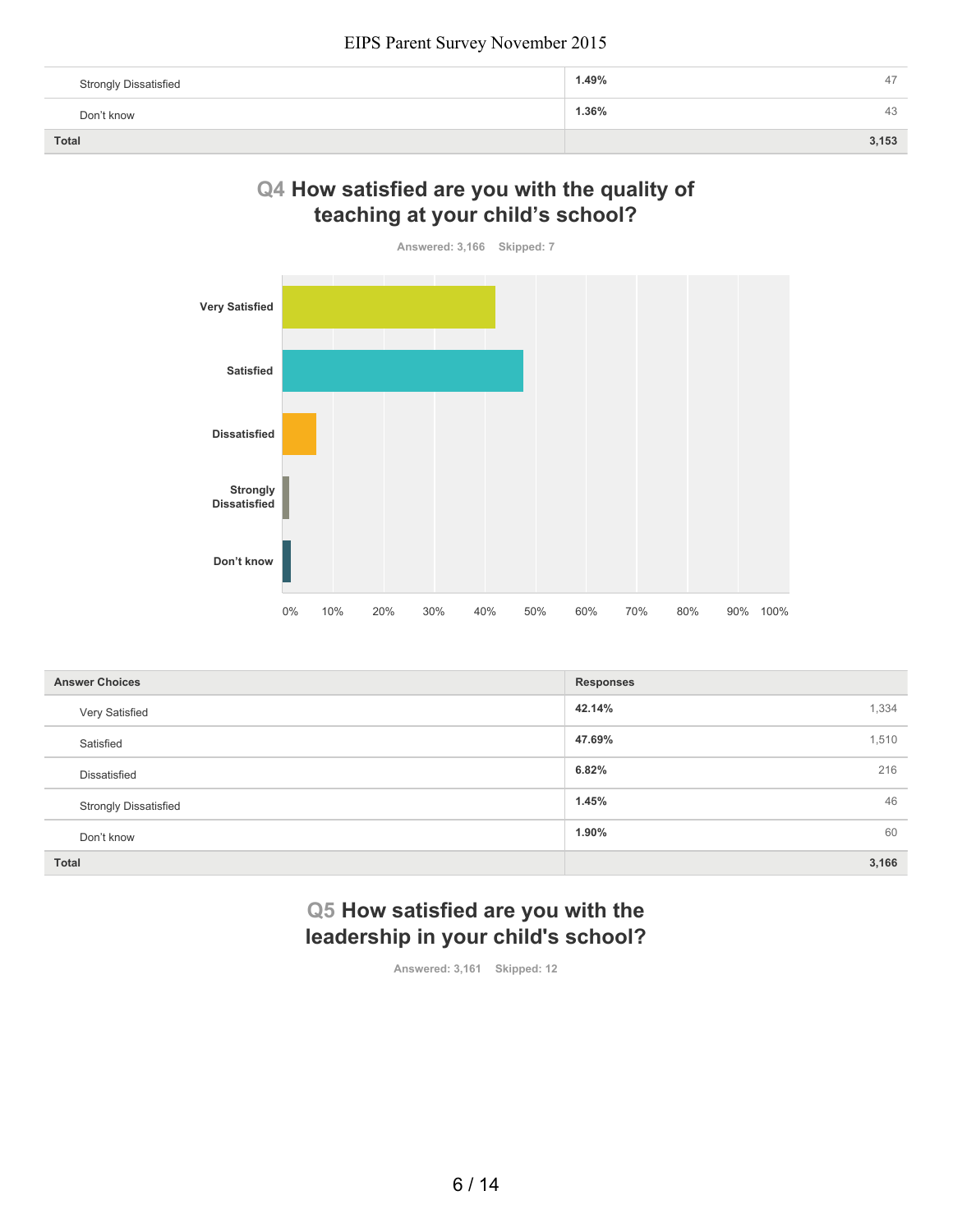

| <b>Answer Choices</b>        | <b>Responses</b> |
|------------------------------|------------------|
| Very Satisfied               | 38.69%<br>1,223  |
| Satisfied                    | 1,426<br>45.11%  |
| Dissatisfied                 | 6.33%<br>200     |
| <b>Strongly Dissatisfied</b> | 81<br>2.56%      |
| Don't know                   | 7.31%<br>231     |
| <b>Total</b>                 | 3,161            |

## **Q6 How satisfied are you with the opportunity to be involved in decisions at your child's school?**

**Answered: 3,164 Skipped: 9**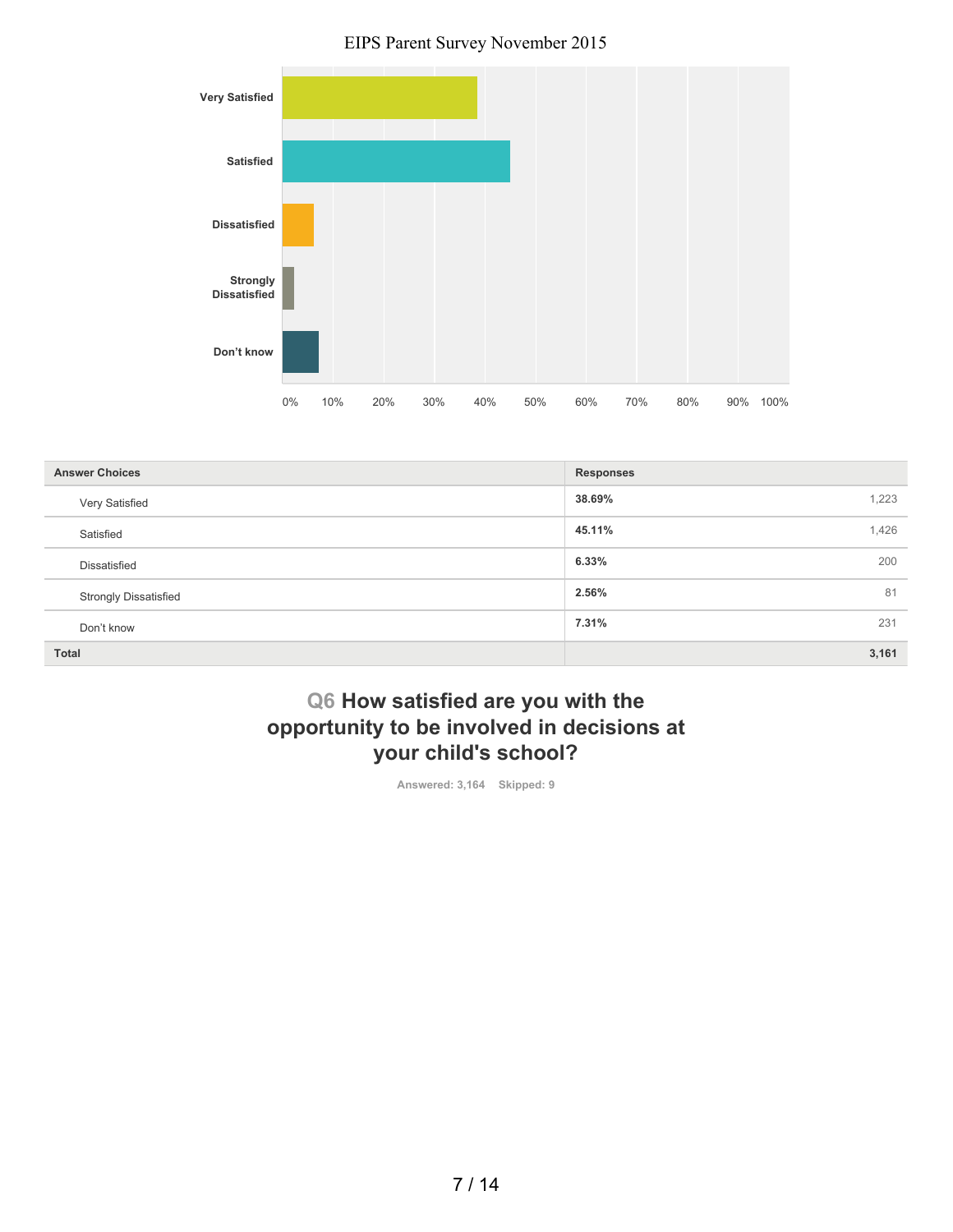

| <b>Answer Choices</b>        | <b>Responses</b> |
|------------------------------|------------------|
| Very Satisfied               | 26.61%<br>842    |
| Satisfied                    | 53.92%<br>1,706  |
| <b>Dissatisfied</b>          | 7.74%<br>245     |
| <b>Strongly Dissatisfied</b> | 67<br>2.12%      |
| Don't know                   | 9.61%<br>304     |
| <b>Total</b>                 | 3,164            |

## **Q7 My child's individual needs are met.**

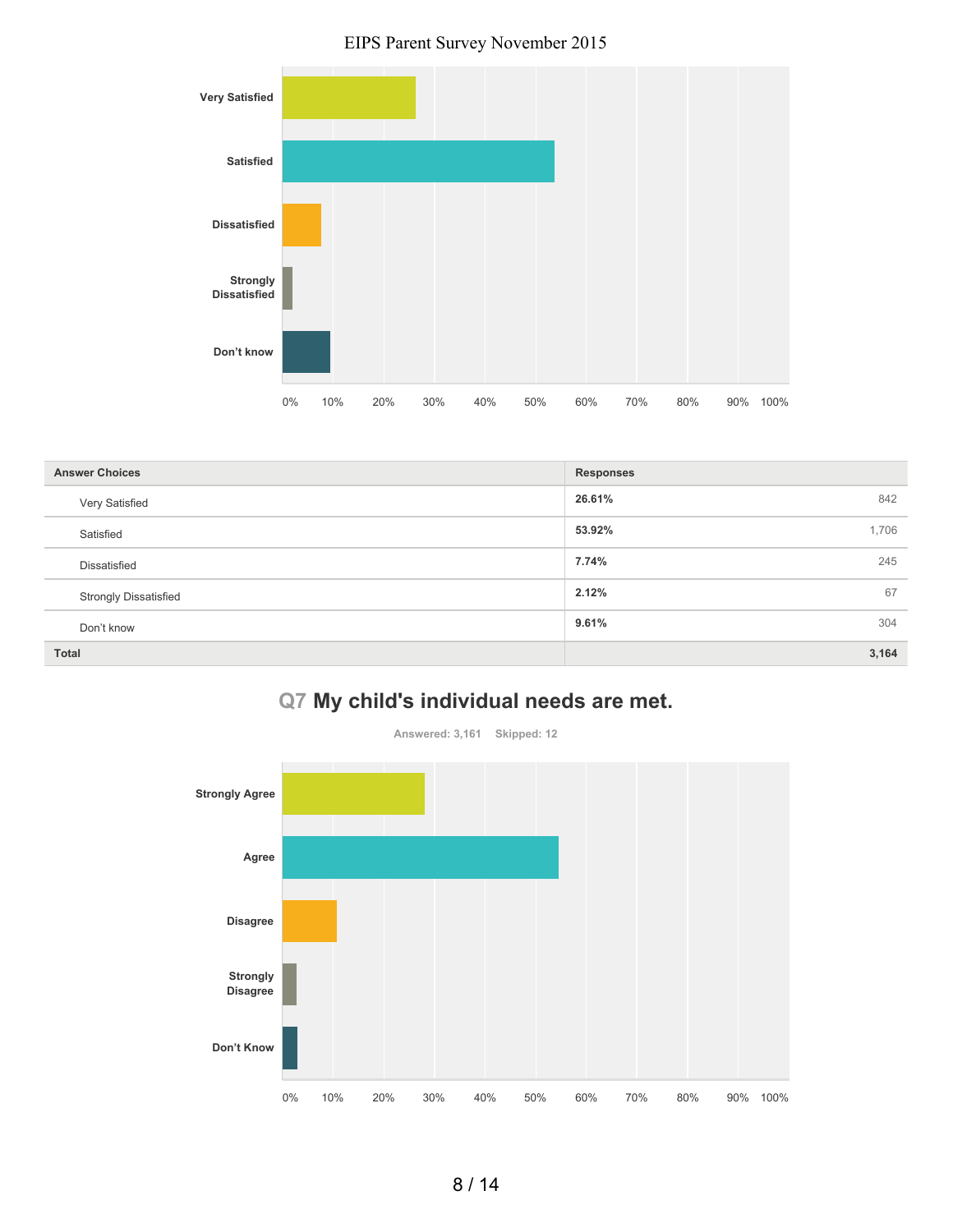| <b>Answer Choices</b>    | <b>Responses</b> |
|--------------------------|------------------|
| <b>Strongly Agree</b>    | 28.28%<br>894    |
| Agree                    | 1,732<br>54.79%  |
| Disagree                 | 340<br>10.76%    |
| <b>Strongly Disagree</b> | 94<br>2.97%      |
| Don't Know               | 3.20%<br>101     |
| <b>Total</b>             | 3,161            |

## **Q8 The school keeps me informed about my child's progress and achievement.**



| <b>Answer Choices</b>    | <b>Responses</b> |
|--------------------------|------------------|
| <b>Strongly Agree</b>    | 31.49%<br>996    |
| Agree                    | 54.54%<br>1,725  |
| Disagree                 | 10.02%<br>317    |
| <b>Strongly Disagree</b> | 86<br>2.72%      |
| Don't Know               | 39<br>1.23%      |
| <b>Total</b>             | 3,163            |

## **Q9 The rights and responsibilities of citizenship are reinforced in my child's school.**

**Answered: 3,155 Skipped: 18**

9 / 14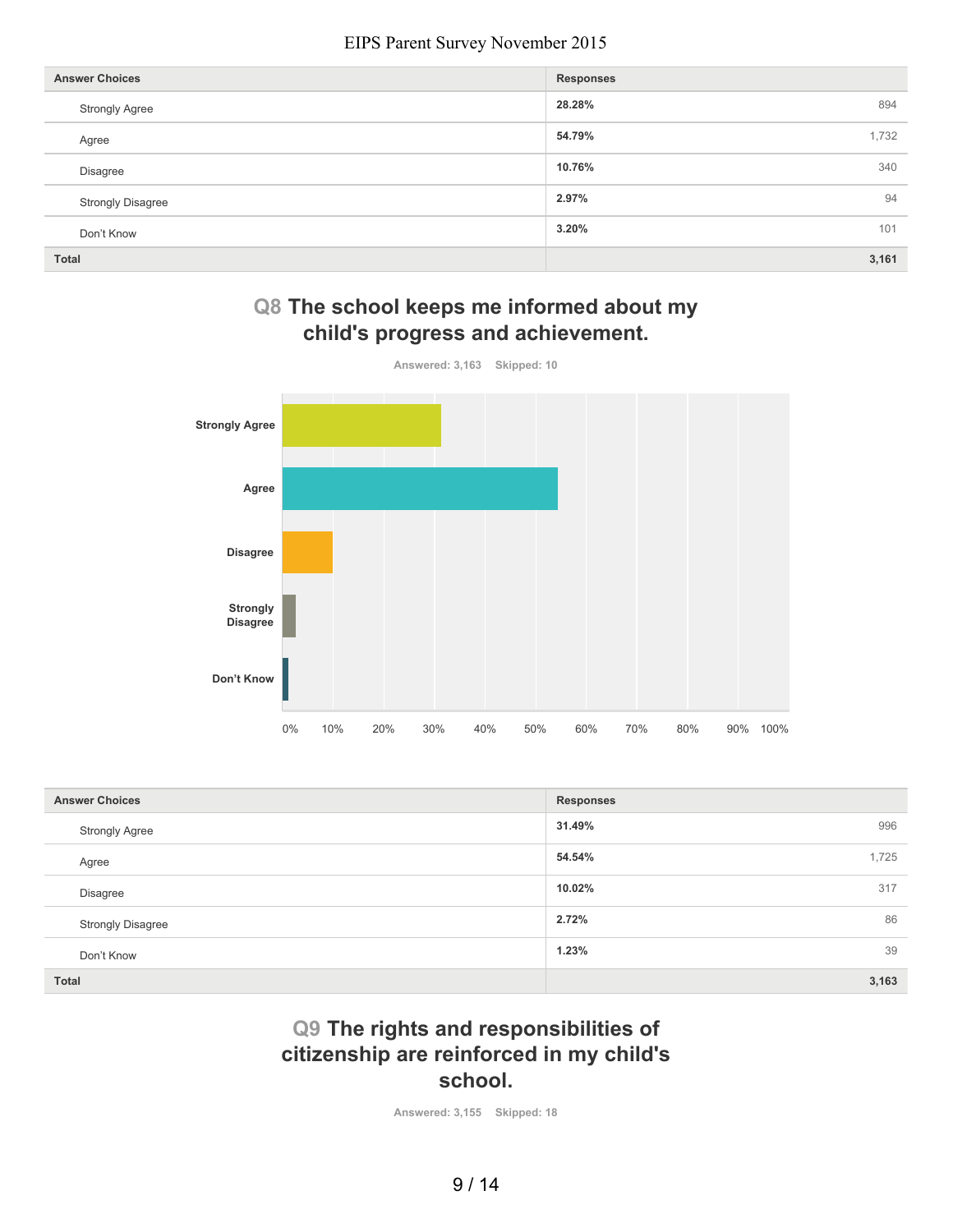

| <b>Answer Choices</b>    | <b>Responses</b> |
|--------------------------|------------------|
| <b>Strongly Agree</b>    | 30.74%<br>970    |
| Agree                    | 49.45%<br>1,560  |
| Disagree                 | 3.49%<br>110     |
| <b>Strongly Disagree</b> | 39<br>1.24%      |
| Don't Know               | 15.09%<br>476    |
| <b>Total</b>             | 3,155            |

## **Q10 The school staff care about my child.**

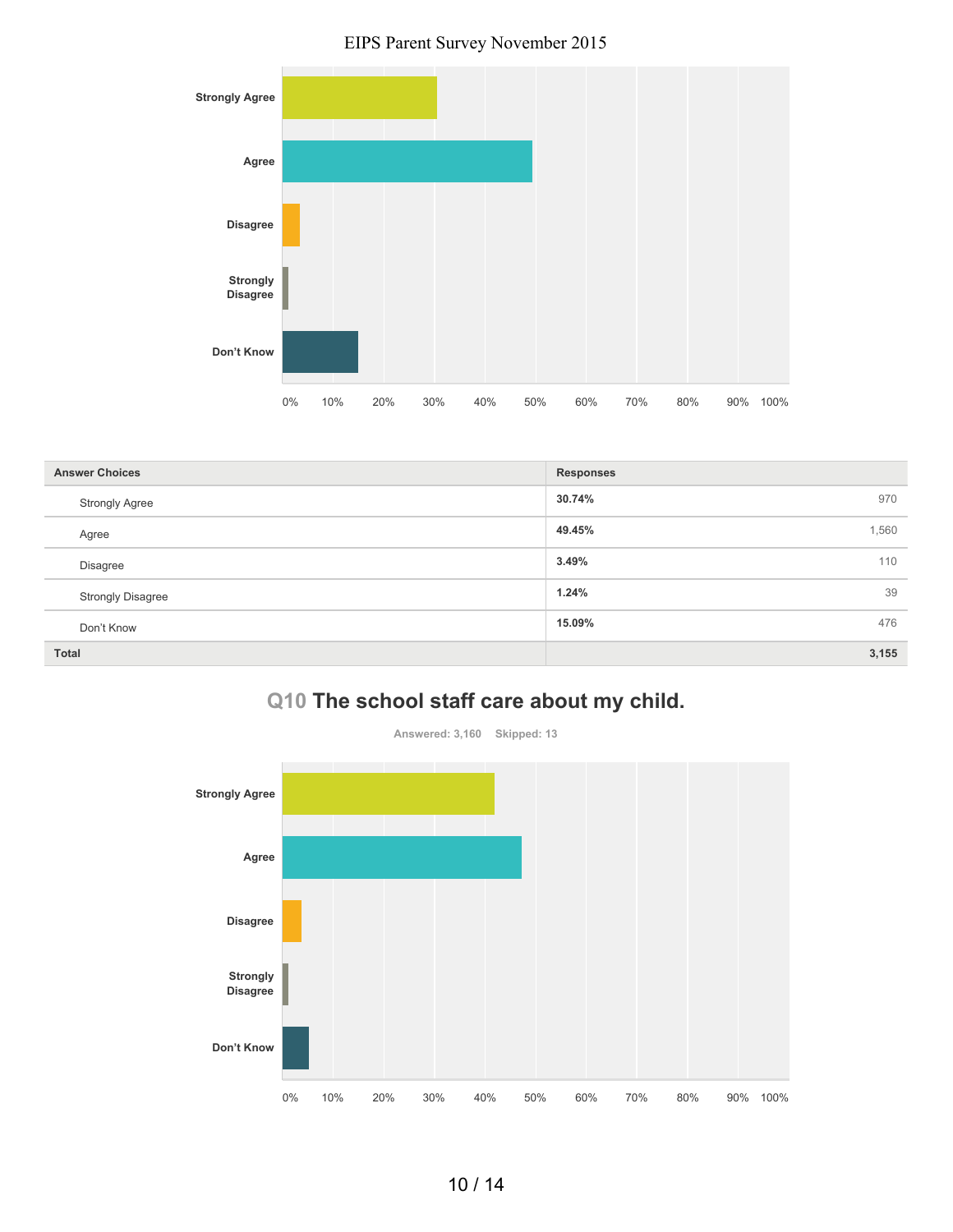| <b>Answer Choices</b>    | <b>Responses</b> |
|--------------------------|------------------|
| <b>Strongly Agree</b>    | 41.93%<br>1,325  |
| Agree                    | 1,499<br>47.44%  |
| Disagree                 | 123<br>3.89%     |
| <b>Strongly Disagree</b> | 40<br>1.27%      |
| Don't Know               | 5.47%<br>173     |
| Total                    | 3,160            |

## **Q11 My child is encouraged at school to do his or her best.**



| <b>Answer Choices</b>    | <b>Responses</b> |
|--------------------------|------------------|
| <b>Strongly Agree</b>    | 40.15%<br>1,270  |
| Agree                    | 46.54%<br>1,472  |
| Disagree                 | 167<br>5.28%     |
| <b>Strongly Disagree</b> | 41<br>1.30%      |
| Don't Know               | 213<br>6.73%     |
| Total                    | 3,163            |

## **Q12 Discipline is handled in a fair and reasonable manner in my child's school.**

**Answered: 3,165 Skipped: 8**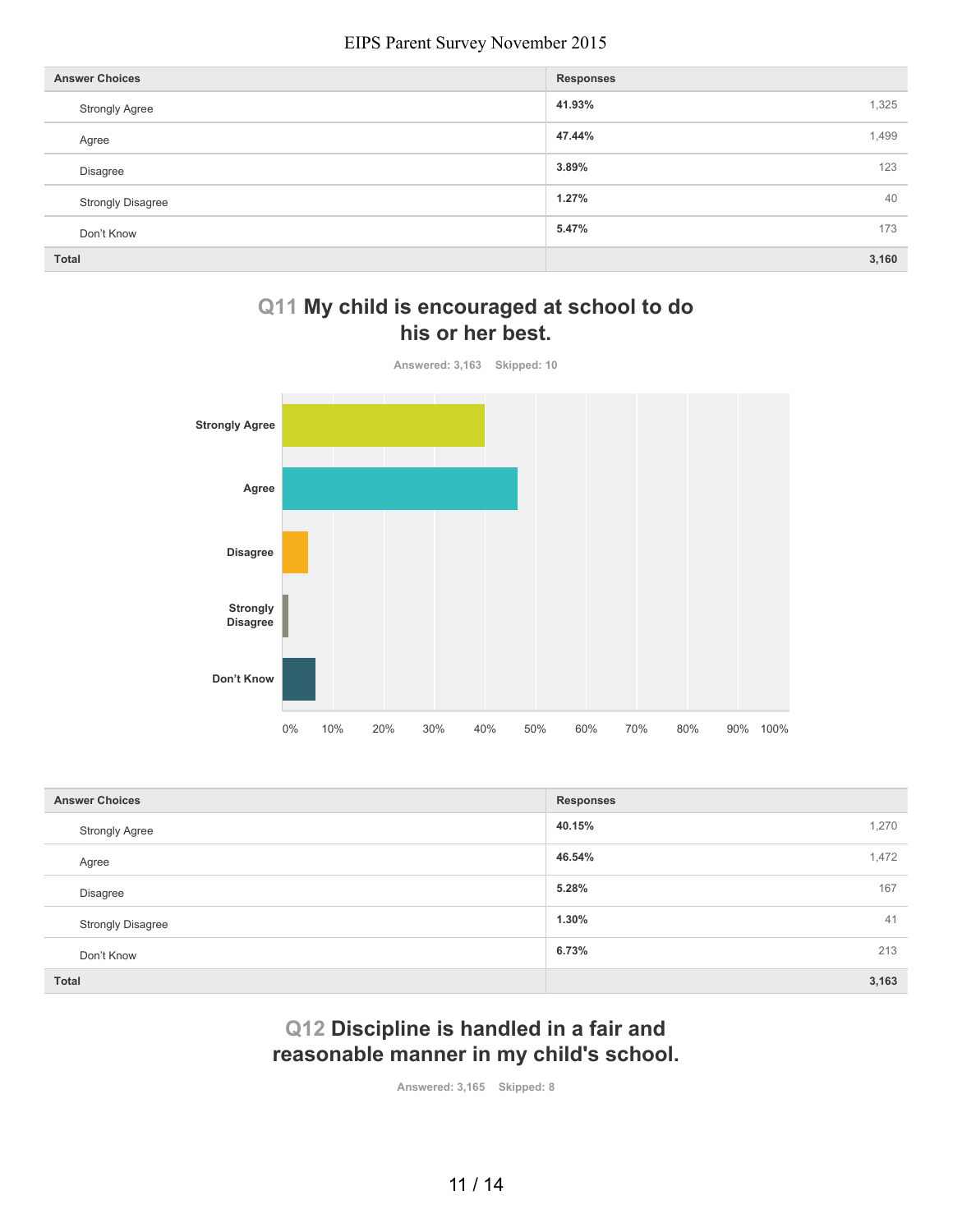

| <b>Answer Choices</b>    | <b>Responses</b> |
|--------------------------|------------------|
| <b>Strongly Agree</b>    | 22.75%<br>720    |
| Agree                    | 42.09%<br>1,332  |
| <b>Disagree</b>          | 6.67%<br>211     |
| <b>Strongly Disagree</b> | 97<br>3.06%      |
| Don't Know               | 25.43%<br>805    |
| <b>Total</b>             | 3,165            |

## **Q13 My child's school is safe.**

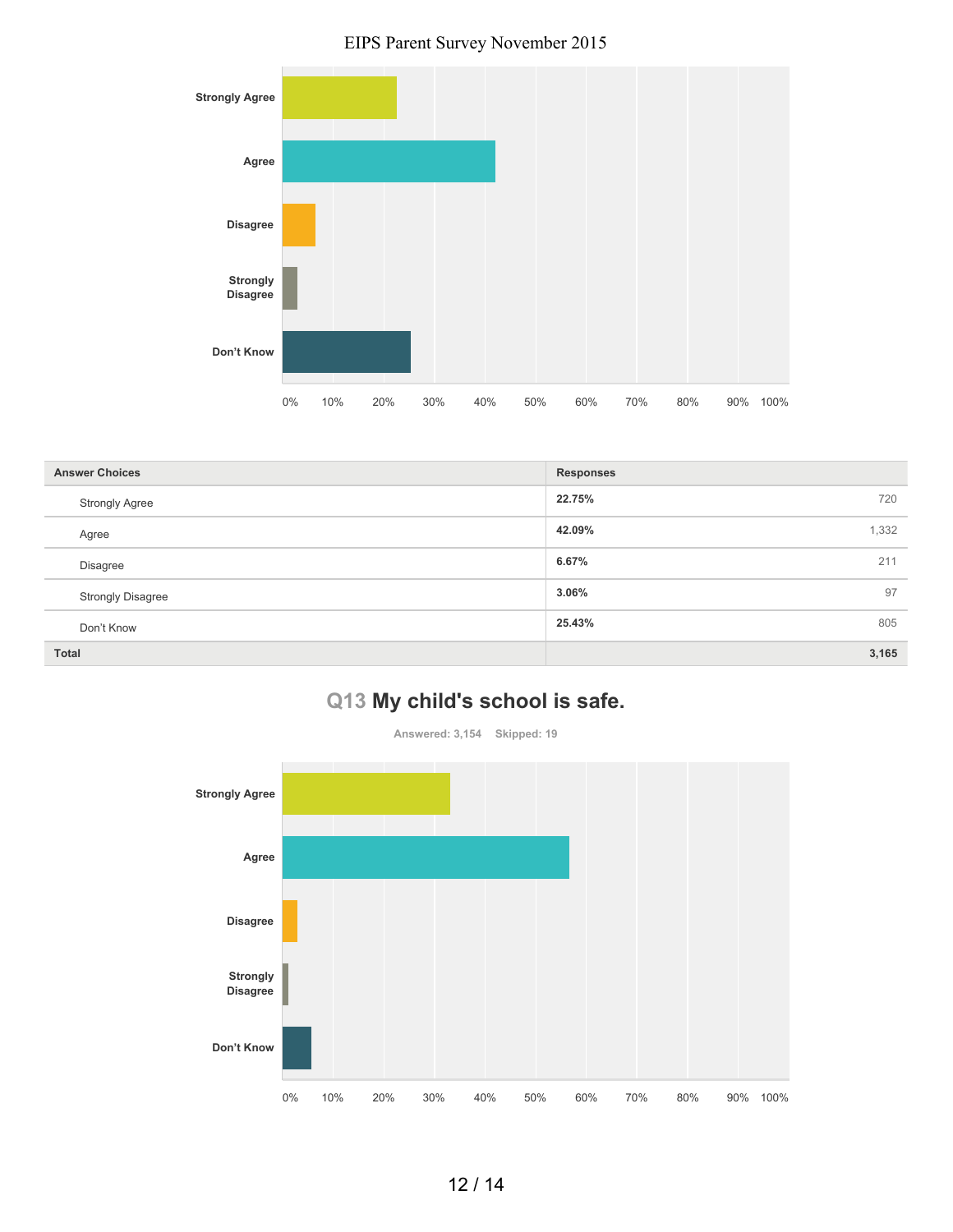| <b>Answer Choices</b>    | <b>Responses</b> |
|--------------------------|------------------|
| <b>Strongly Agree</b>    | 33.10%<br>1,044  |
| Agree                    | 56.79%<br>1,791  |
| Disagree                 | 96<br>3.04%      |
| <b>Strongly Disagree</b> | 37<br>1.17%      |
| Don't Know               | 186<br>5.90%     |
| <b>Total</b>             | 3,154            |



**Q14 There is open and honest communication within my child's school.**

| <b>Answer Choices</b>    | <b>Responses</b> |
|--------------------------|------------------|
| <b>Strongly Agree</b>    | 30.38%<br>960    |
| Agree                    | 49.84%<br>1,575  |
| Disagree                 | 7.06%<br>223     |
| <b>Strongly Disagree</b> | 2.09%<br>66      |
| Don't Know               | 10.63%<br>336    |
| Total                    | 3,160            |

## **Q15 In your opinion, has the quality of education that your child experienced at school improved, stayed the same, or declined in the past three years.**

**Answered: 3,167 Skipped: 6**